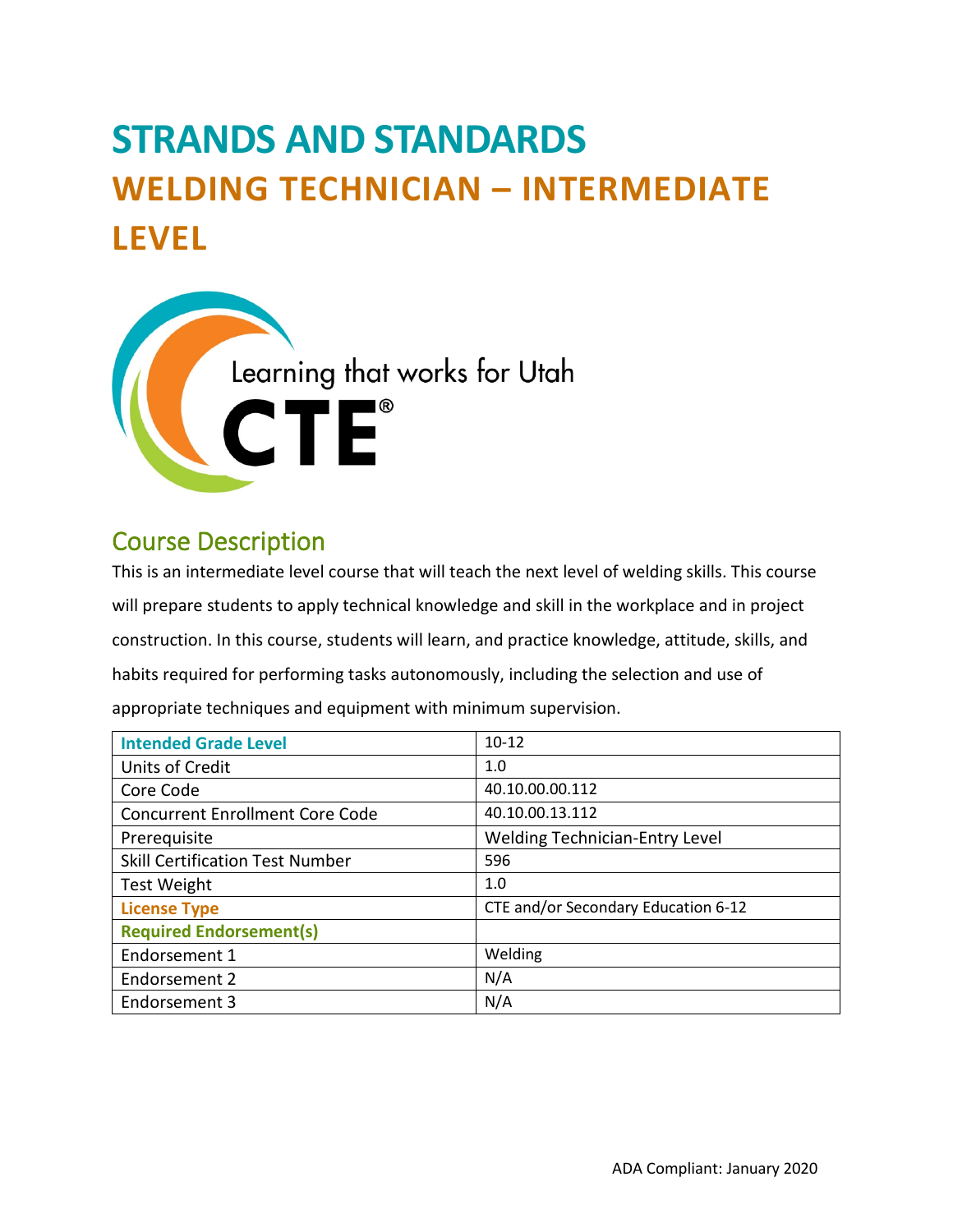# STRAND 1

**Student will participate in personal and leadership development activities through SkillsUSA or another appropriate career and technical student organization.** 

# Standard 1

Student will use communication skills to effectively communicate with others.

- Understand when it is appropriate to listen and to speak.
- Understand and follow verbal and written instructions for classroom and laboratory activities.

## Standard 2

Student will effectively use teamwork to respectfully work with others.

• Identify and understand different roles in working with a team

## Standard 3

Student will use critical thinking and problem-solving skills

- Analyze the cause of the problem.
- Develop a solution to address the problem.
- Implement the plan.
- Evaluate the effectiveness of the plan.

## Standard 4

Student will be dependable, reliable, steady, trustworthy and consistent in performance and behavior.

- Set and meet goals on attendance and punctuality.
- Prioritize, plan and manage work to complete assignments and projects on time.

## Standard 5

Student will be accountable for results.

- Use an achievement chart for activities and behaviors in class that encourages a personal evaluation of classroom performance.
- File a regular written report on progress toward completion of assignments and projects.

## Standard 6

Be familiar with the legal requirements and expectations of the course.

- Be familiar with the course disclosure statement and all requirements for successful completion of the course.
- Demonstrate workplace ethics, e.g. fair, honest, disciplined.

# STRAND 2

#### **Student will participate in work-place readiness activities.**

## Standard 1

Student will demonstrate employability skills.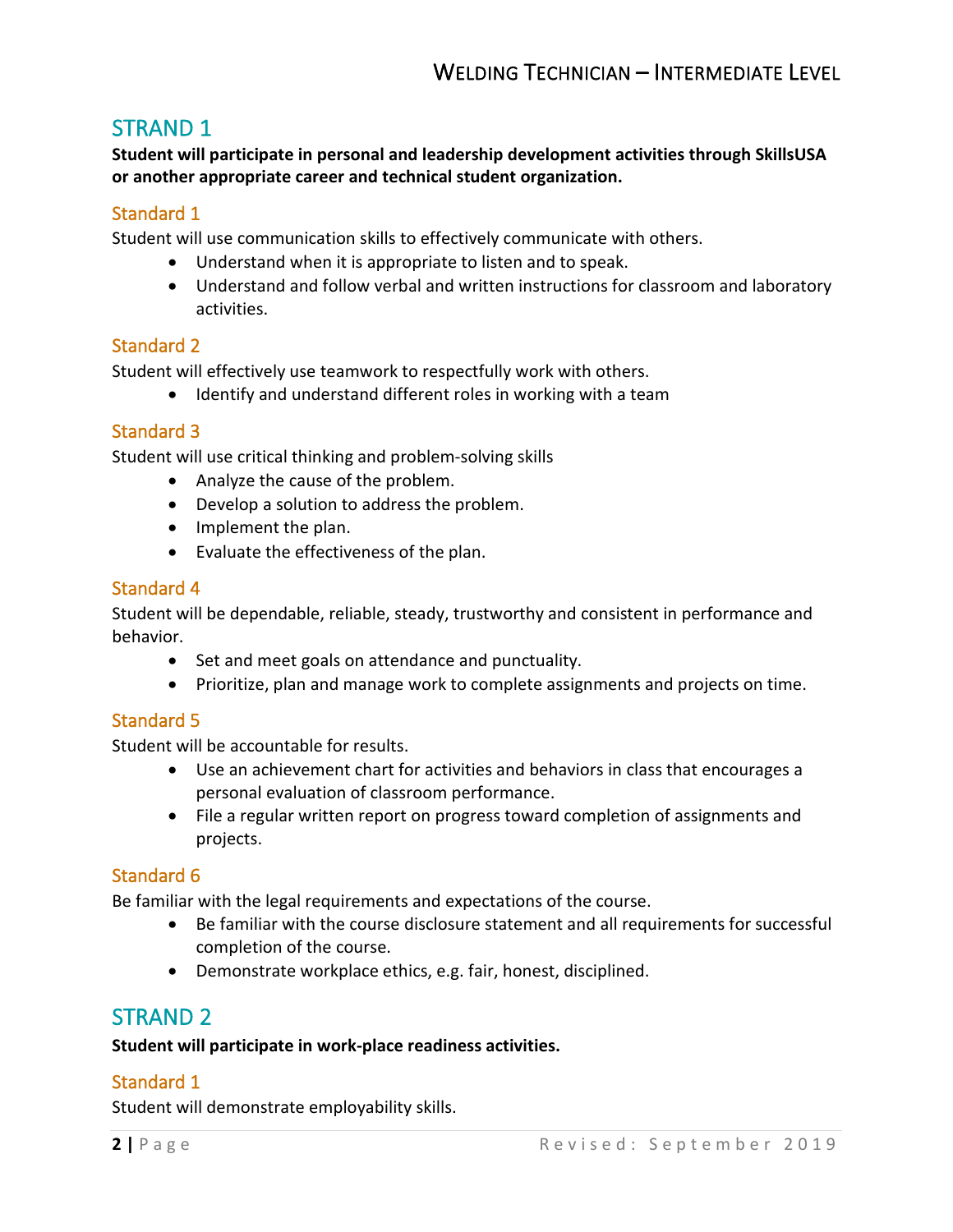- Use a career search network to find career choices.
- Write a resume including a list of demonstrated skills.
- Write a letter of application.
- Complete a job application.
- Participate in an actual or simulated job interview.

#### Standard 2

Student will participate in a work-based learning experience outside the classroom.

• Student will plan and implement a work-based learning experience aligned with their career goal.

# STRAND 3

#### **Students will understand with welding processes and procedures.**

## Standard 1

Identify weld joints, weld types and weld positions.

- Identify the five welding joints; butt, corner, edge, lap and tee.
- Identify fillet and groove welds.
- Identify the four welding positions; flat, horizontal,vertical and overhead.

# STRAND 4

#### **Student will demonstrate appropriate welding safety practices for laboratory and work settings.**

## Standard 1

Implement safety practices related to welding.

- Identify, select, and properly use appropriate personal protective equipment (PPE).
- Verify that all equipment is in good operating condition and that appropriate safety devices are in place and working (e.g., guards in place, tool rests adjusted, etc.).
- Maintain a neat, well-organized laboratory or shop working area.

#### Standard 2

Identify fire hazard conditions and actions to take in case of fire.

- Explain combustion and identify three conditions necessary for it to occur.
- Describe fire prevention in a welding shop or work site.
- Explain classes of fires and appropriate extinguishers.

#### Standard 3

Take appropriate actions in an accident or emergency.

- Demonstrate the use of simple first aid in an accident with an injury.
- Locate first aid kits and investigate their contents and use in appropriate settings.
- Discuss appropriate safety responses in an accident or emergency.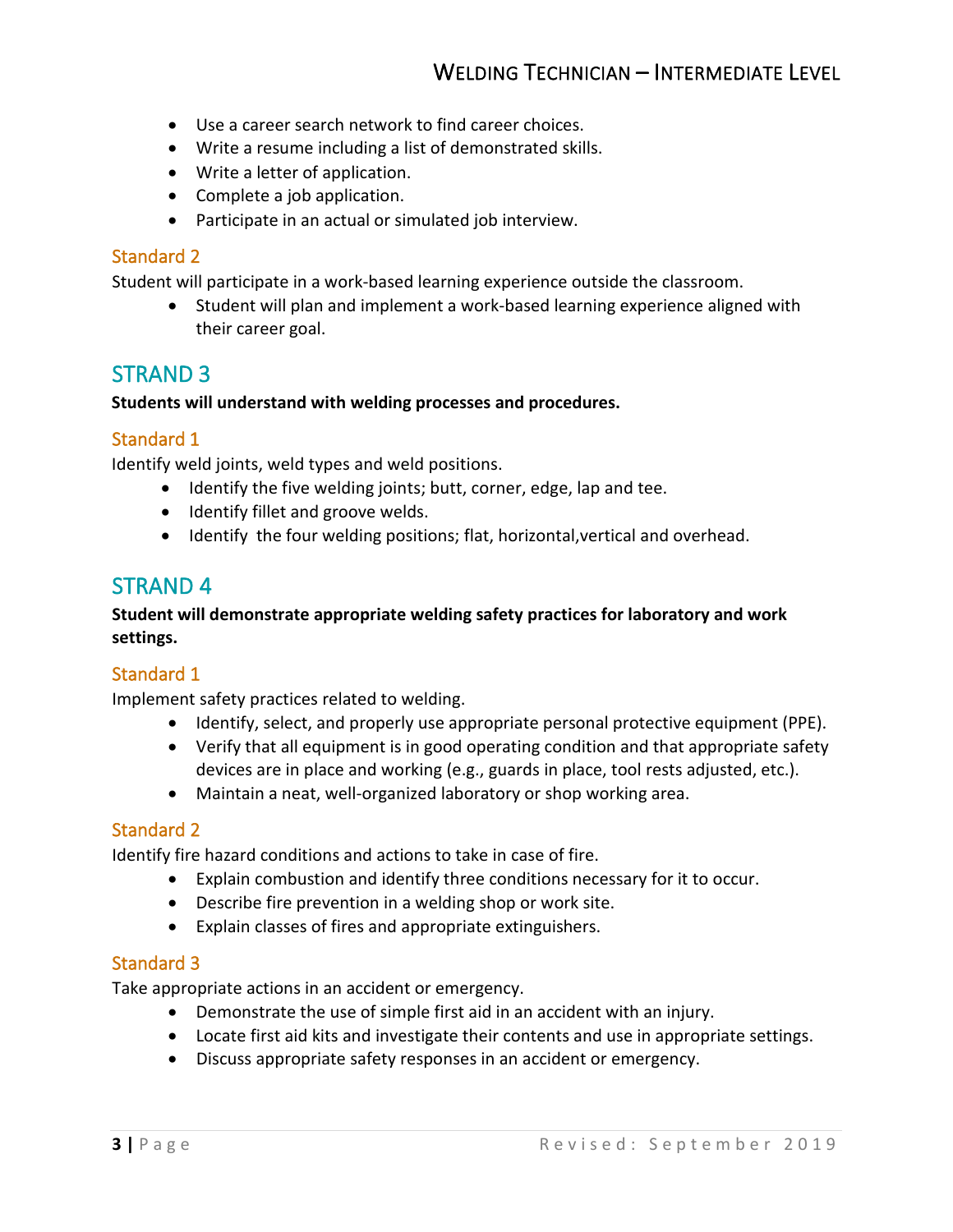# STRAND 5

**Student will read and interpret welding symbols and drawing symbols identified in blueprints.**

# Standard 1

Use intermediate math and measuring skills to enhance layout techniques.

- Calculate the circumference of a circle.
- Use Pythagorean Theorem to calculate the missing side of a triangle (3-4-5 rule).
- Correctly use and interpret reading on a dial caliper.

## Standard 2

Read and interpret welding blueprints.

- Interpret the tolerance dimensions found on a blueprint in decimals, fractions, and degrees.
- Draw blueprints for simple welding projects.

## Standard 3

Identify and apply basic welding symbols.

- Identify and interpret basic welding symbols including; bevel groove weld, plug or slot weld, melt through, intermittent fillet weld, and contour symbols.
- Identify and interpret drawings describing the anatomy of a groove and fillet weld.
- Draw welding symbols for given specification.
- Interpret a welding print and welding procedure specifications.

# STRAND 6

#### **Students will use the Flux Cored Arc Welding (FCAW) process.**

#### Standard 1

Set up for FCAW operations on carbon steel.

- Properly set up welding machine.
- Identify wire classification

#### Standard 2

Properly set up and complete fillet and groove welds in the flat and horizontal position with FCAW process.

- Make 1F (flat position-fillet weld) welds on carbon steel.
- Make 2F (horizontal position-fillet weld) welds on carbon steel.
- Make 1G (flat position-groove weld) welds on carbon steel.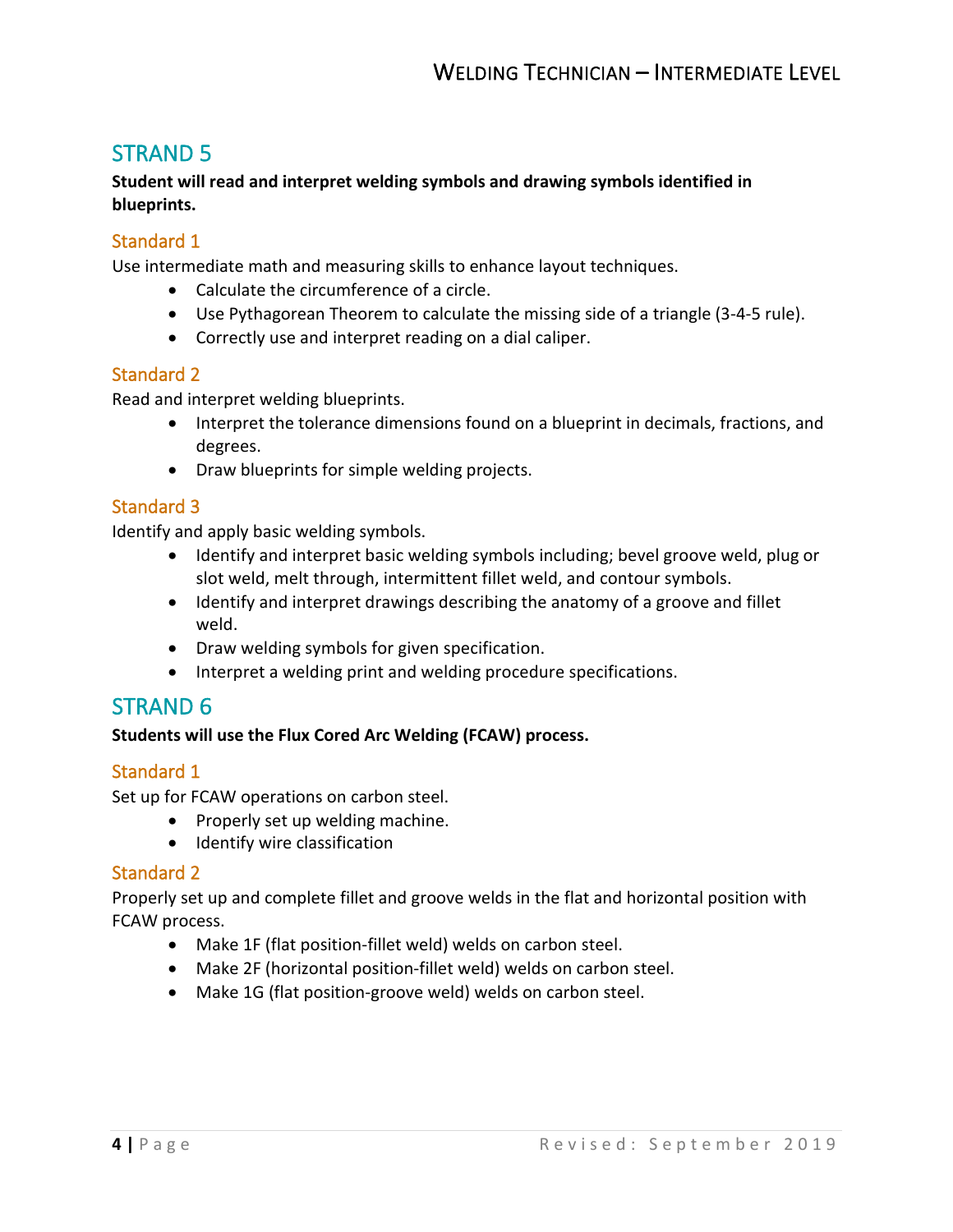# STRAND 7

#### **Student will use the Gas Tungsten Arc Welding (GTAW) process.**

#### Standard 1

Set up for GTAW operations on carbon steel.

- Properly set up welding machine.
- Identify filler rod classifications.
- Identify tungston electrode classifications; lanthanated, ceriated, thoriated and pure.

## Standard 2

Properly set up and complete fillet and groove welds in the flat and horizontal position with GTAW process.

- Make 1F (flat position-fillet weld) welds on carbon steel.
- Make 2F (horizontal position-fillet weld) welds on carbon steel.
- Make 1G (flat position-groove weld) welds on carbon steel.

# STRAND 8

#### **Student will use the Carbon Arc Cutting (CAC-A) or gouging process.**

## Standard 1

Set up for Carbon Arc Cutting (CAC-S) gouging operations on carbon steel.

- Properly set up Carbon Arc machine.
- Identify Carbon Arc electrodes.

## Standard 2

Properly set up and complete gouging operation.

- Perform straight gouging operations on carbon steel.
- Perform shape gouging operations on carbon steel.
- Pierce a hole through a carbon steel plate.

# STRAND 9

#### **Students will use the Plasma Arc cutting process.**

#### Standard 1

Set up for plasma arc cutting operations on carbon steel.

• Properly set up Plasma Arc machine.

#### Standard 2

Properly set up and complete gouging operation.

- Perform straight cutting operations on carbon steel.
- Perform shape cutting operations on carbon steel.
- Pierce a hole through a carbon steel plate.